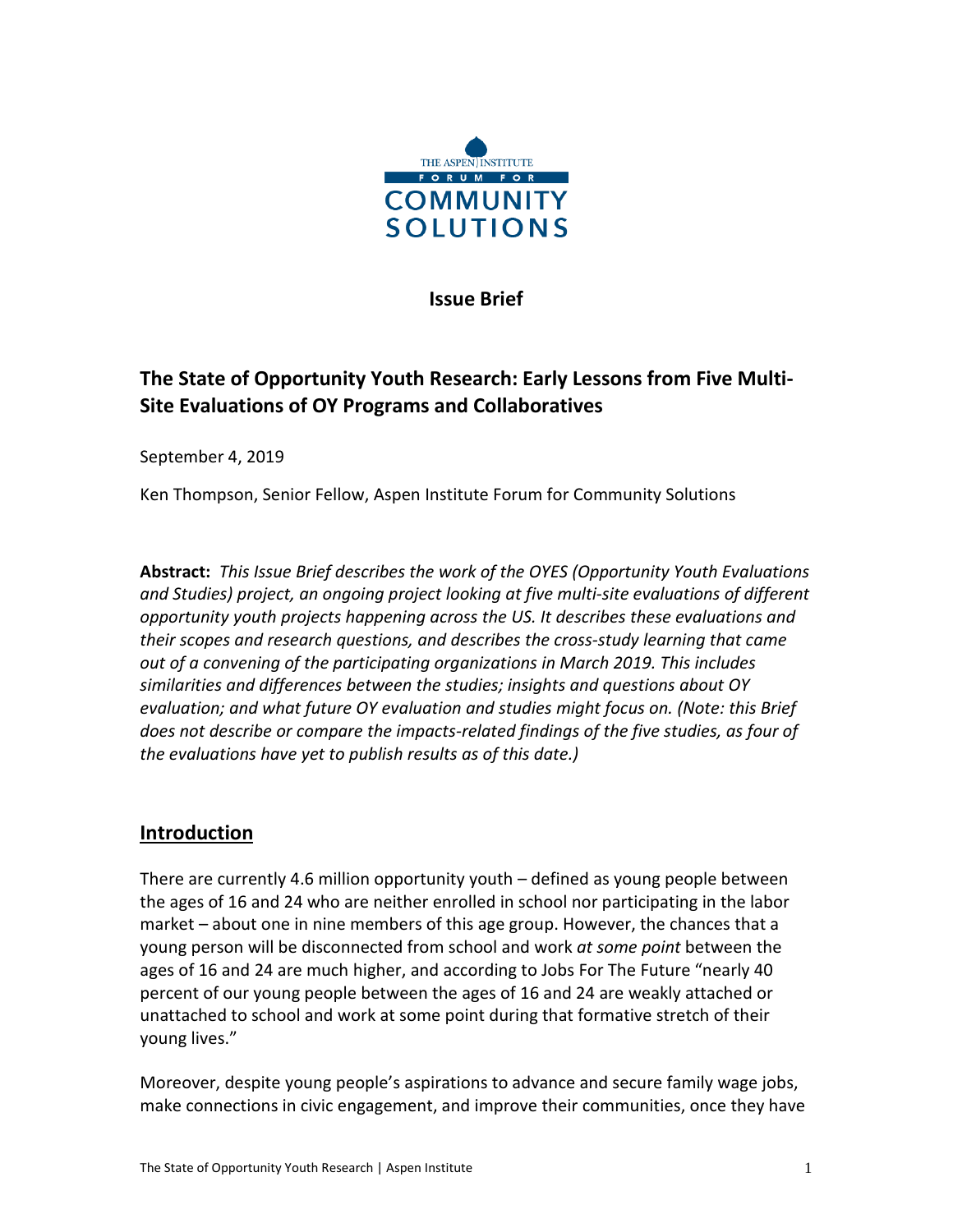experienced disconnection from school and work, it's very unlikely they'll be able to meet these aspirations, as only 1 percent of youth who've been disconnected will ever earn an associate's degree or higher, compared to 36 percent of the general population. And the data is clear: a large majority of today's and the near future's family-supporting wage jobs will require some kind of training or credential beyond a high school degree. The question is: can the U.S. afford to write off such a large group of young people? One estimate places the personal and public costs of not changing the trajectories of opportunity youth at \$6.3 trillion dollars over the lifetimes of all current opportunity youth.

The current movement for opportunity youth was energized in 2012 by the White House Council on Community Solutions and its report [Community Solutions for](https://assets.aspeninstitute.org/content/uploads/files/content/docs/resources/White_House_Council_For_Community_Solutions_Final_Report.pdf)  [Opportunity Youth,](https://assets.aspeninstitute.org/content/uploads/files/content/docs/resources/White_House_Council_For_Community_Solutions_Final_Report.pdf) which called for innovative, place-based, collaborative solutions to reconnect opportunity youth. Communities, government and organizations have, of course, been working to improve education and workforce outcomes for young adults for a long time, but 2012 marked a moment when people came together for "disconnected youth" (and based on youth input, renamed the group "opportunity youth") in a new way, and launched a movement at both the local and national levels simultaneously.

Within a few years, several major public and private funding initiatives began focusing on opportunity youth, and with some of those investments came a push for greater evaluation, and accompanying resources to more thoroughly document and analyze efforts to support opportunity youth.

Several of these were multi-location efforts to look at the impacts of either individual direct service delivery programs, and/or impacts of community-wide collaborations. In 2018 a group of national organizations noted that several multi-year studies of such opportunity youth efforts would be concluding soon, and with grant funding from the Annie E. Casey Foundation, launched an effort (called the Opportunity Youth Evaluations and Studies project – or OYES) to bring together the researchers from these evaluation projects to learn from each other and, if possible, look across the different studies to see if new learning could be gleaned.

OYES focuses on five major evaluations of multi-site opportunity youth-focused efforts in the US:

- **Performance Partnership Pilots for Disconnected Youth:** evaluation by Mathematica (USDOL sponsor)
- **Opportunity Works:** evaluation by Urban Institute (JFF intermediary; SIF sponsor)
- **Opportunity Youth Incentive Fund** (now known as the Opportunity Youth Forum): evaluation by Equal Measure (Aspen FCS sponsor/intermediary)
- **Learn and Earn to Achieve Potential:** evaluation by MDRC (Annie E. Casey Foundation sponsor)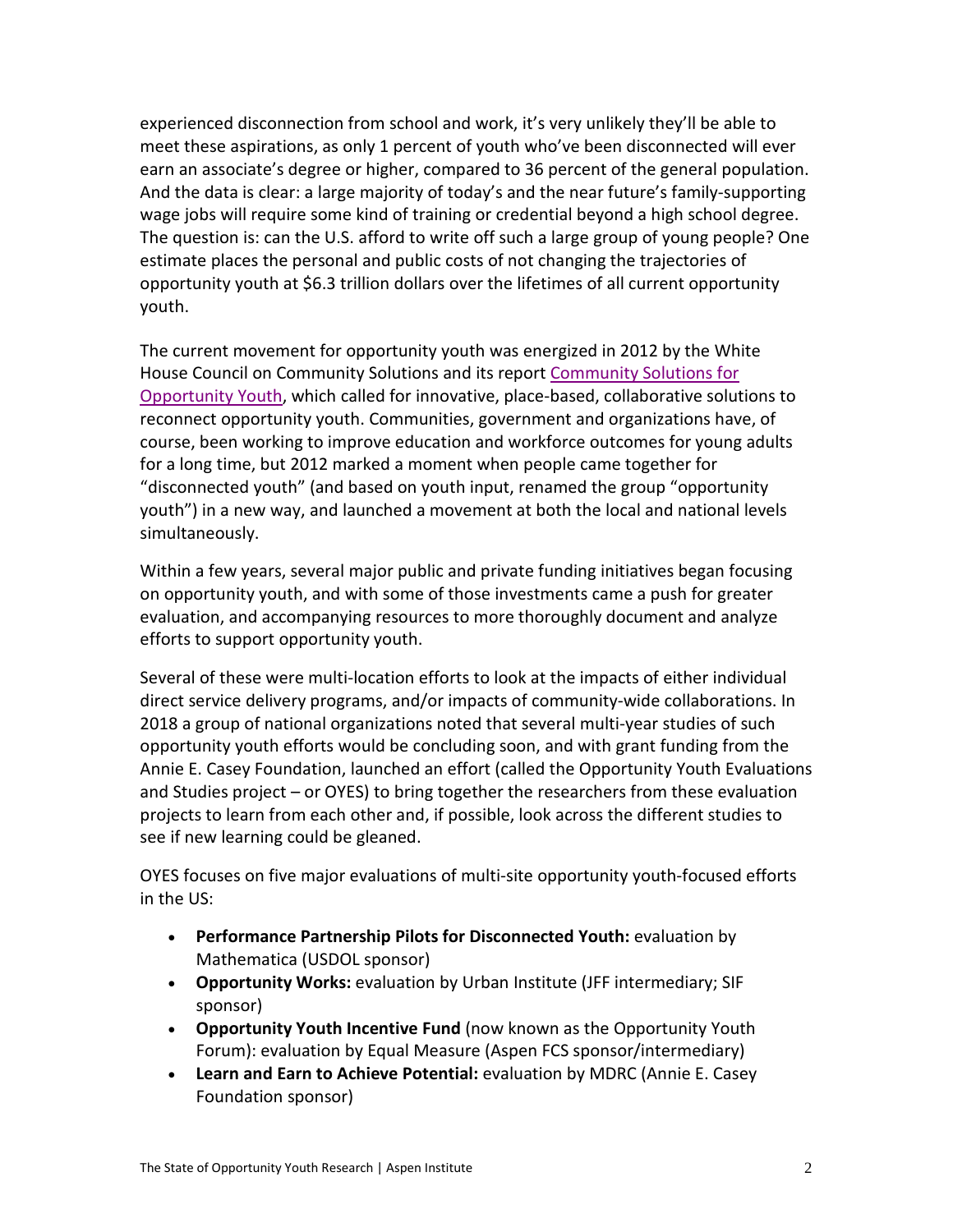• **Generation Work:** evaluation by MDRC (AECF sponsor)

While the programmatic efforts being studied vary in their approaches and desired impacts, and their accompanying evaluations also focus in different ways and seek to measure different kinds of impacts, we believe that an effort to crosswalk findings amongst these efforts could yield additional knowledge useful to the opportunity youth movement, to individual services providers, and to funders and policy makers.

The OYES project brought together the primary investigators/researchers from these evaluations, in addition to the lead coordinating partner organizations, to compare preliminary results -- both published and unpublished findings. This was accomplished through preliminary calls to scope and set up the project, followed by a full day learning exchange meeting in March of 2019.

The meeting covered a wide range of topics, in addition to increasing the understand of each evaluation. Among other topics, people expressed interest in thinking about systems change implications, as well as policy change implications of these evaluations, and several members of the group brought particular attention to equity-focused questions and ramifications of this work. As most projects were gearing up to produce final reports, there was also an interest in how results would be disseminated.

Following the descriptions of each of the evaluations, this report provides more detail on the discussions and topics discussed, but a few highlights of those discussions include:

Commonalities and differences between the evaluations:

- Most all focus on systems change in some manner, and most have an implementation study component
- Many focus on understanding the dynamics of collaboration/cross-sector partnerships
- "Basic needs" of OY is a large issue noted across all the studies, barriers are similar across youth studied, and approaches used to address basic needs are multifaceted
- The foci of the evaluations is at different levels (eg system/org/individual); which might imply different underlying theories of change
- The evaluations have "level of evidence" differences

Major takeaways and new insights and questions from the meeting conversations:

- Can these studies tell us if there is a connection between youth outcomes and systems changes? What are the theories of change (TOCs) at work in these evaluations/projects?
- Is there a need for a more thorough definition of what constitutes OY? Or what constitutes an OY "program."?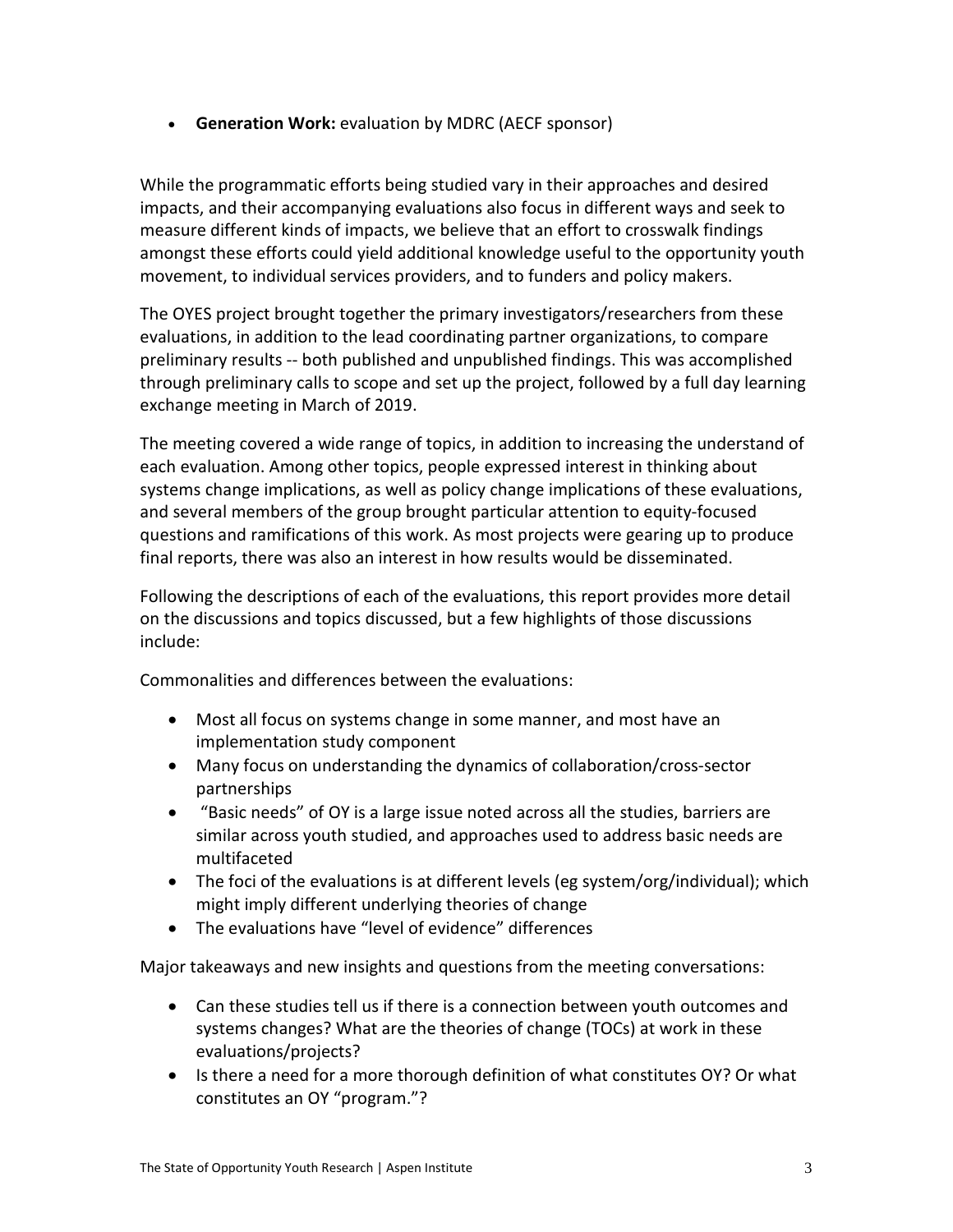- Geographic overlap is significant in these evaluations -- but is it positive/negative/neither that projects happened in the same communities frequently? Is how collaboratives are locally organized (centralized vs. distributed) a factor in whether multiple projects in the same place is a positive or negative thing? Are funders picking different (or same) backbones in the same place to do OY work a factor relating to success of efforts?
- Some of the efforts (at the site level; also at the national design level) have much stronger connections to public systems. Is that a factor in success, if not sustainability or scalability, of these efforts?
- Are any of the places where these projects happened more successful? Are there community 'exemplars' of this kind of work? If so, what are their characteristics?
- Is a 'meta-analysis' possible, across these studies? Is there a "meta-TOC" implied in all these studies?
- At minimum, we should stop rediscovering what we already know. If these studies agree on some items/findings (say a component of good 'practice' with OY or in collaboratives), there is no need for the next evaluation to study that as well.

And there were ideas on what any new OY evaluations and research might look at:

- Operationalizing equity: how does an equity focus manifest itself in OY work (and in OY evaluation?)
- Summary of the current state of evidence. Arrange by level of 'rigor,' both at the youth outcomes level and the systems change/collaborative practices levels?
- The relationship between youth outcomes and systems change work.
- A retrospective analysis, particularly if there is prior work (and/or administrative records) that could be analyzed to test for change over greater time periods?
- What's not working.
- Solutions for known OY barriers: what can we learn from the models/frameworks about what will remove barriers?
- Program-level learning: how to best implement OY programs, by specific OY population groups

In the near future, once the majority of OYES evaluations have formally published findings, OYES intends to support a research project that will look at commonalities, differences, and potentially new lessons by looking across these published studies as a group.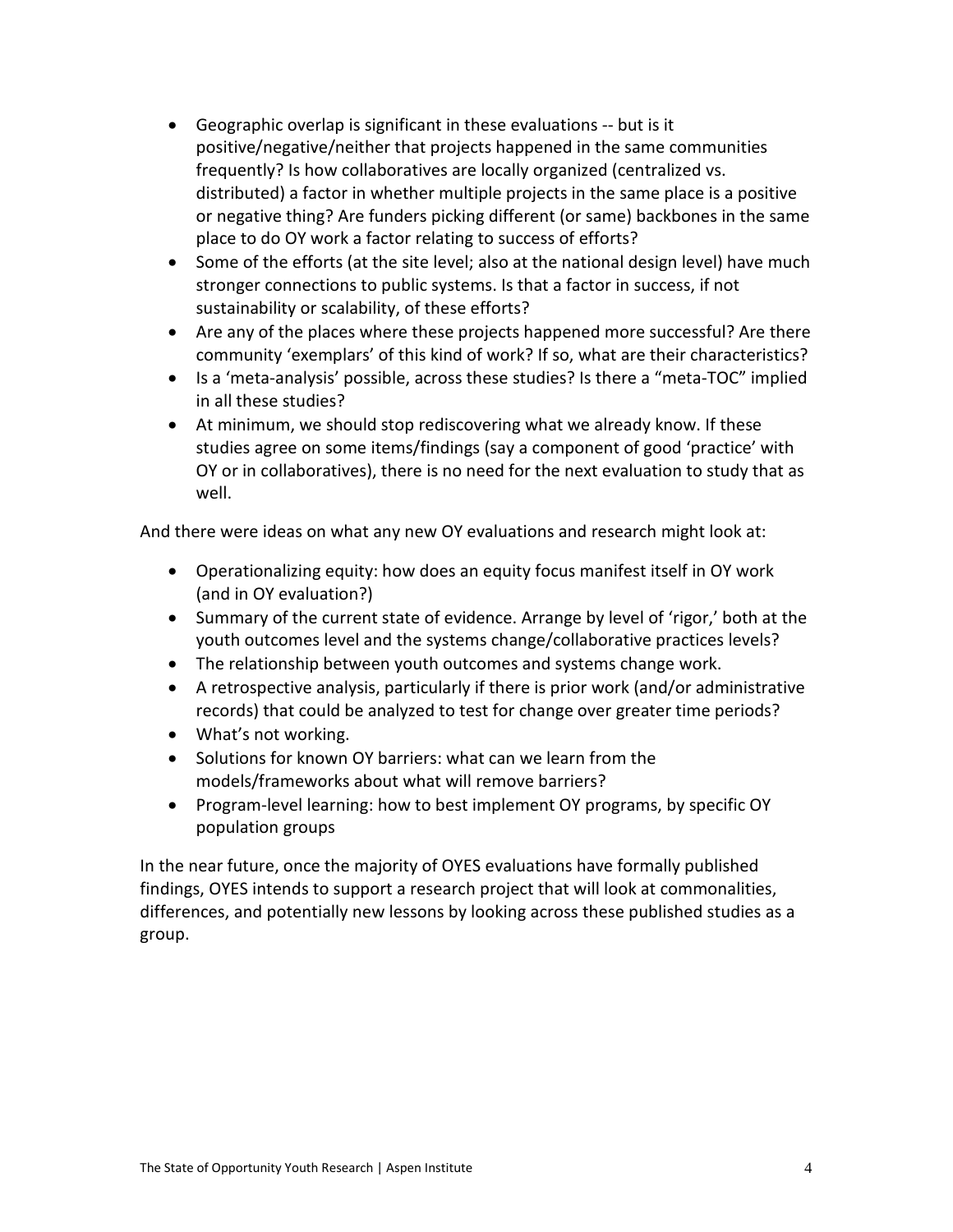## **The Projects and Evaluations:**

This section briefly lays out basic information about each of the evaluation efforts. Additional information about the key research questions of each evaluation can be found on the chart on page 12. Additionally, information about the geographic foci of each evaluation can be found in Appendix A.

The information in this section was provided by the evaluation firms involved.

### **<<<<<<<<<<< >>>>>>>>>>**

### **Performance Partnership Pilots for Disconnected Youth (P3)**

**Project information**[: https://youth.gov/youth-topics/reconnecting-youth/performance](https://youth.gov/youth-topics/reconnecting-youth/performance-partnership-pilots)[partnership-pilots](https://youth.gov/youth-topics/reconnecting-youth/performance-partnership-pilots)

**Evaluator (name of firm):** Mathematica

**Primary Investigator:** Linda Rosenberg

**Other key evaluators:** Andrew Wiegand, Social Policy Research Associates

**Evaluation Funder(s):** U.S. Department of Labor on behalf of federal partners

**Dates:**

Evaluation start date: August 24, 2015 Evaluation end date: August 23, 2020

**Evaluation Purpose/Goal:** The DOL Chief Evaluation Office (CEO) on behalf of its federal partners (U.S. Departments of Education, Health and Human Services, Housing and Urban Development, and Justice; Corporation for National and Community Service; Institute of Museum and Library Services) contracted with Mathematica and Social Policy Research Associates to conduct a national evaluation of P3. This study will provide information to policymakers and administrators to help determine how states, localities, and Indian tribes used their granted flexibilities to overcome their identified hurdles to providing services to disconnected youth and improve their outcomes. A first cohort of nine pilots was awarded under the Consolidated Appropriations Act of 2014, and six additional pilots were awarded under the 2015 and 2016 appropriation acts.

**Special or Priority Populations that were the focus of this evaluation:** Disconnected Youth

**Evaluation method(s):** For the implementation study, the evaluation team conducted site visits to the nine first cohort pilots in 2017 and 2018 and visited the additional six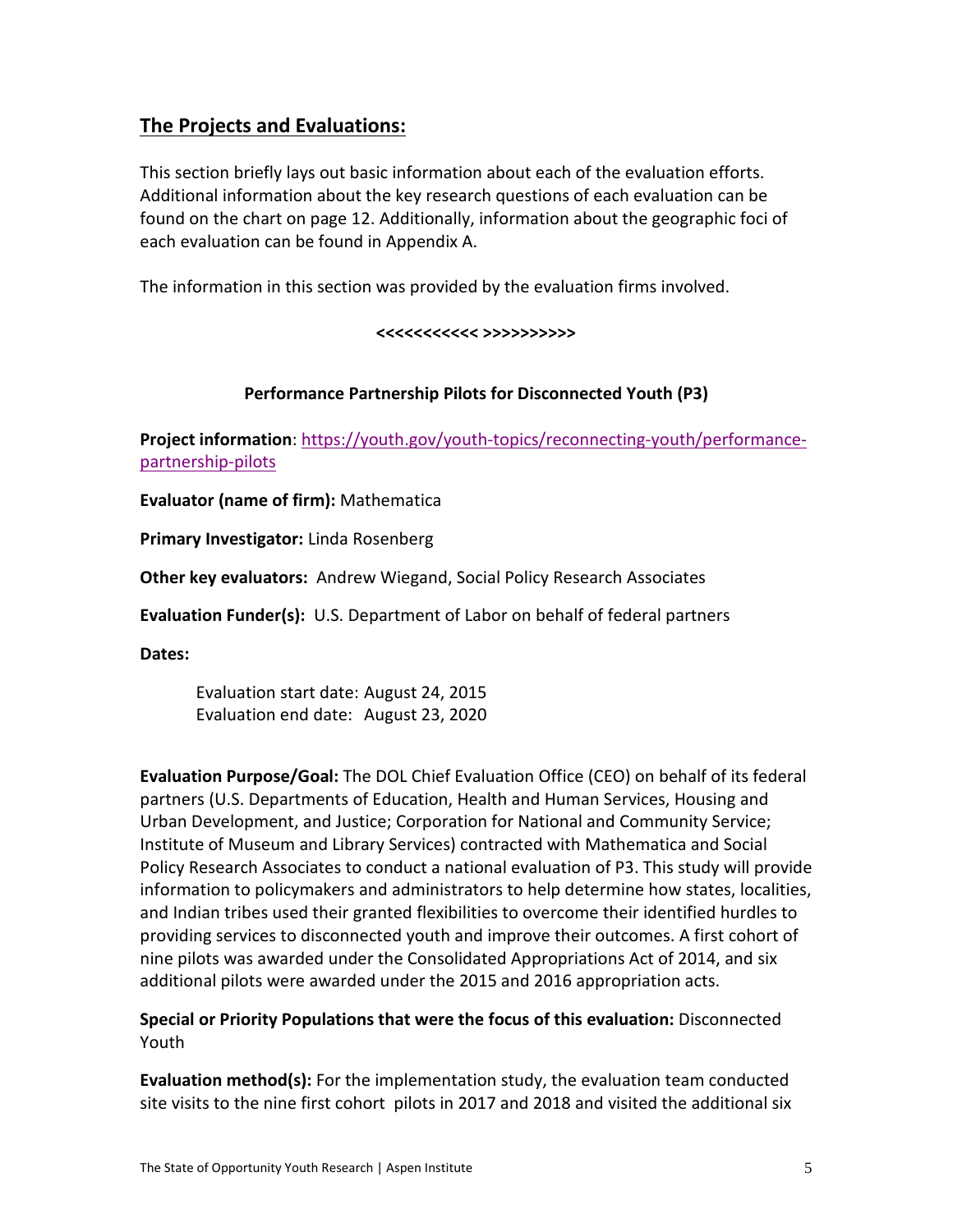pilots in 2019. Each visit included discussions and interviews with administrators and staff of the P3 pilot and its partners and with youth participants to learn about their experiences. Documentation of federal systems is based primarily on discussions with involved federal staff. The team also worked with the first cohort grantees to collect individual-level, de-identified data on their P3 participants. Additionally, the team is preparing a synthesis of the findings of the cohort 1 pilots' local evaluations.

**<<<<<<<<<<< >>>>>>>>>>**

### **Opportunity Youth Incentive Fund / Opportunity Youth Forum (OYF)**

**Project information**[: https://aspencommunitysolutions.org/opportunity-youth-forum/](https://aspencommunitysolutions.org/opportunity-youth-forum/)

**Evaluator (name of firm):** Equal Measure

**Primary Investigator:** Justin Piff

**Evaluation Funder(s):** multiple private funders invested in the Aspen Institute Forum for Community Solutions

### **Dates:**

Evaluation start date: May 2015 Evaluation end date: July 2018 (with a plan to continue evaluation 2019-2021)

**Evaluation Purpose/Goal:** The underlying theory of the OYIF evaluation was that systems must change in order to improve outcomes for opportunity youth (OY) at scale, and that communities need to:

- Build and strengthen collaborative infrastructure;
- Build diverse stakeholder commitment; and
- Instigate and sustain collective action among stakeholders.

Taken together, these shifts will fundamentally change the ways in which opportunity youth are supported in communities. The portfolio-level evaluation was designed to track progress on the extent to which the 21 communities have seen "evidence" of these systemic shifts in each of these three areas and highlight examples of these shifts for other communities.

### **Special or Priority Populations that were the focus of this evaluation:** Opportunity Youth

**Evaluation method(s):** Evaluation methods were structured to capture OYIF-wide (cross-site) lessons and elevate lessons from select communities through site visits.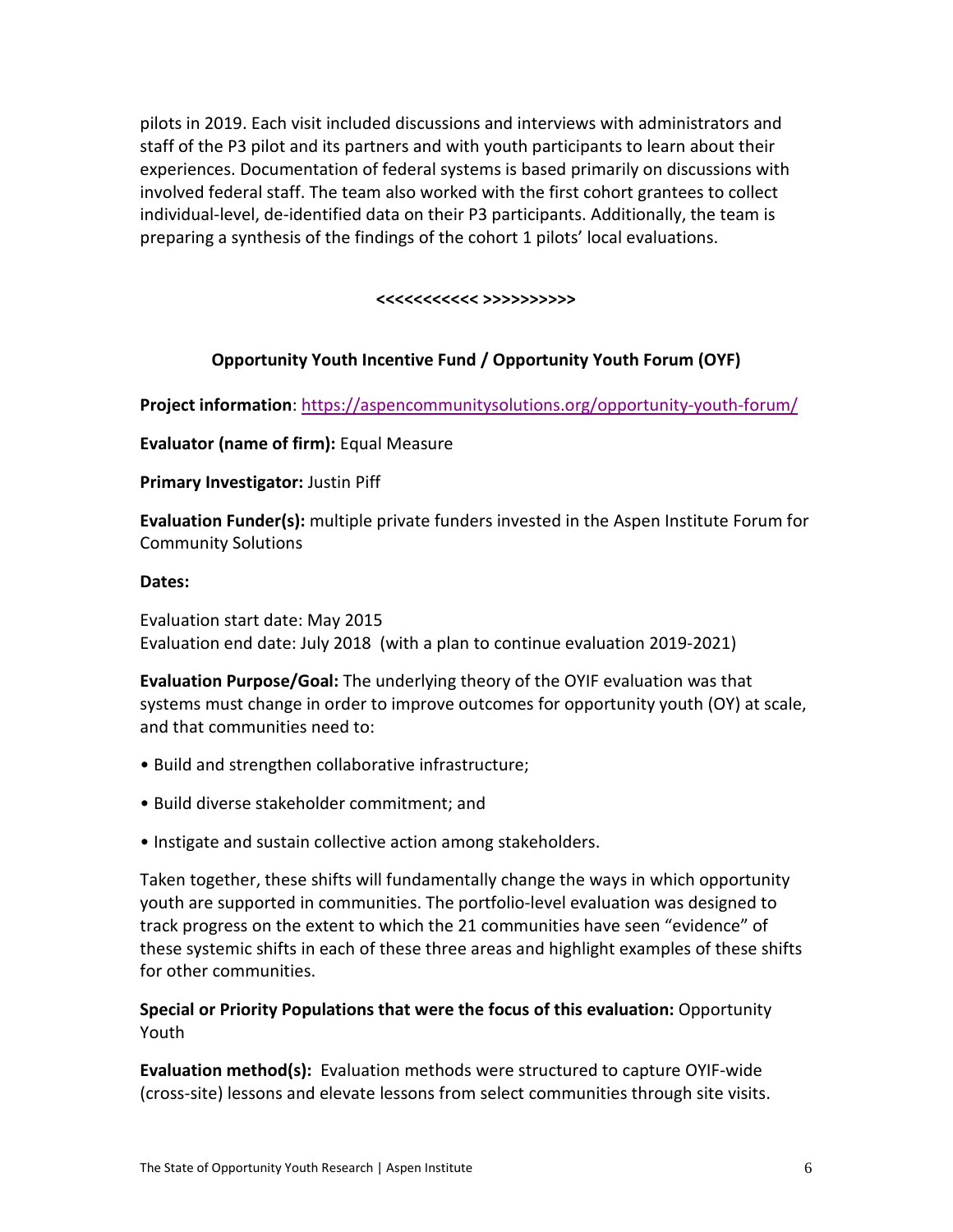**Cross-Site:** Tracking progress across all 21 communities

- *Methods:* Document review; Annual Interviews with site leads; Annual completion of a checklist (by each site) of behaviors associated with "systemic shifts" during the prior year and aggregated to quantify systems change.
- *Lines of Inquiry:* 
	- o *Process and Impact:* Communities' progress in developing collaborative infrastructure, building commitment, and collective action (i.e., systemic shifts)
	- o *Process:* Factors accelerating or inhibiting progress
	- o *Investment:* Role of OYIF investment and design elements in catalyzing local efforts
	- o *Impact:* Descriptive analysis of community-level improvements among targeted OY

**Deeper Dive:** Understanding progress and elevating lessons from a subset of communities

- *Method:* Site visits
- *Lines of Inquiry:* Deeper investigation of sites' specific strategies for shifting systems and improving OY outcomes

### **Published evaluation products:**

- 1. OYIF Annual Evaluation Report (2016): [https://aspencommunitysolutions.org/report/oyfi-annual-evaluation-report](https://aspencommunitysolutions.org/report/oyfi-annual-evaluation-report-year-1/)[year-1/](https://aspencommunitysolutions.org/report/oyfi-annual-evaluation-report-year-1/)
- 2. OYIF Annual Evaluation Report (2017)[: http://aspencommunitysolutions.org/wp](http://aspencommunitysolutions.org/wp-content/uploads/2017/05/Aspen-OYIF-Year-2-Annual-Report_Final_11May17.pdf)[content/uploads/2017/05/Aspen-OYIF-Year-2-Annual-](http://aspencommunitysolutions.org/wp-content/uploads/2017/05/Aspen-OYIF-Year-2-Annual-Report_Final_11May17.pdf)[Report\\_Final\\_11May17.pdf](http://aspencommunitysolutions.org/wp-content/uploads/2017/05/Aspen-OYIF-Year-2-Annual-Report_Final_11May17.pdf)
- 3. OYIF/OYF Annual Evaluation Report (2018): [https://aspencommunitysolutions.org/wp-content/uploads/2018/07/Aspen-](https://aspencommunitysolutions.org/wp-content/uploads/2018/07/Aspen-OYIF-Year-3-Report_Final_02July18.pdf)[OYIF-Year-3-Report\\_Final\\_02July18.pdf](https://aspencommunitysolutions.org/wp-content/uploads/2018/07/Aspen-OYIF-Year-3-Report_Final_02July18.pdf)

#### **<<<<<<<<<<< >>>>>>>>>>**

### **Opportunity Works (OW)**

**Project information**[: https://www.jff.org/what-we-do/impact-stories/opportunity](https://www.jff.org/what-we-do/impact-stories/opportunity-works/)[works/](https://www.jff.org/what-we-do/impact-stories/opportunity-works/)

#### **Evaluator (name of firm):** Urban Institute

**Primary Investigators:** Theresa Anderson and H. Elizabeth Peters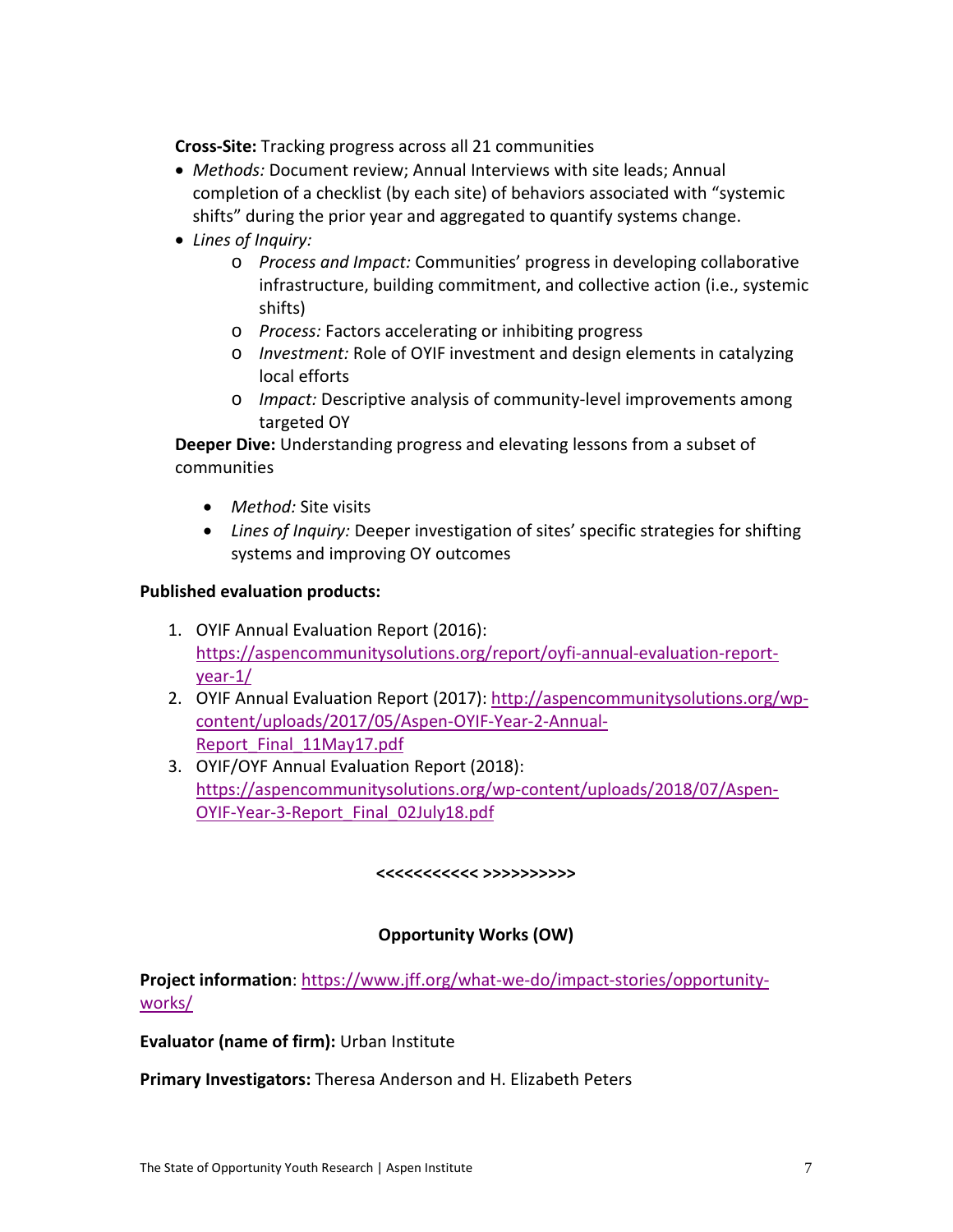**Evaluation Funder(s):** Jobs for the Future from a Social Innovation Fund grant and philanthropic sources

**Dates:**

**Evaluation start date:** February 2015 **Evaluation end date:** April 2019

### **Evaluation Purpose/Goal:**

The goal for the evaluation is to provide evidence about what works to help opportunity youth achieve their college and career goals. We also intend to document the nature of the programming, including challenges and opportunities for future programs. We hope that the evaluation will help inform the program funders, program administrators, and the wider field about successes and challenges so that providers can create even better programs for opportunity youth in the future.

The evaluation goal is to achieve CNCS's standard of "moderate evidence," which characterizes rigorous quasi-experimental approaches or experimental approaches that are limited in generalizability. Based on early data collection, we determined that the best evaluation approach is to conduct quasi-experimental analysis in three sites (Hartford, Philadelphia, and South King County) to evaluate program impacts. This means that we are collecting data on Opportunity Works enrollees and an appropriate comparison group of opportunity youth who are not in Back on Track programming and matching youth with similar characteristics on a variety of factors to determine the impact of the program on key outcomes. We designed and fielded a web-based survey for Opportunity Work enrollees and potential comparison group members, which will serve as a primary data source for this effort. We also fielded a 12-17-month follow-up survey to track student progress over time. In the sites that are not part of the impact study, we fielded the baseline survey only to Opportunity Works participants.

In addition, we have worked with sites to collect program data on Opportunity Works participants. We also have obtained education records from the National Student Clearinghouse for impact site study participants. Across all sites, these data sources – the survey, program data, and administrative records – will inform a quantitative process study to document the trajectory of students' progress in education and employment over time.

**Special or Priority Populations that were the focus of this evaluation:** Opportunity youth, with a particular emphasis on young men of color

**Evaluation method(s):** The evaluation includes an analysis of participant outcomes compared with matched comparison groups to assess program impacts. It also includes site visits and other qualitative research to understand program implementation at each site.

### **Published evaluation products:**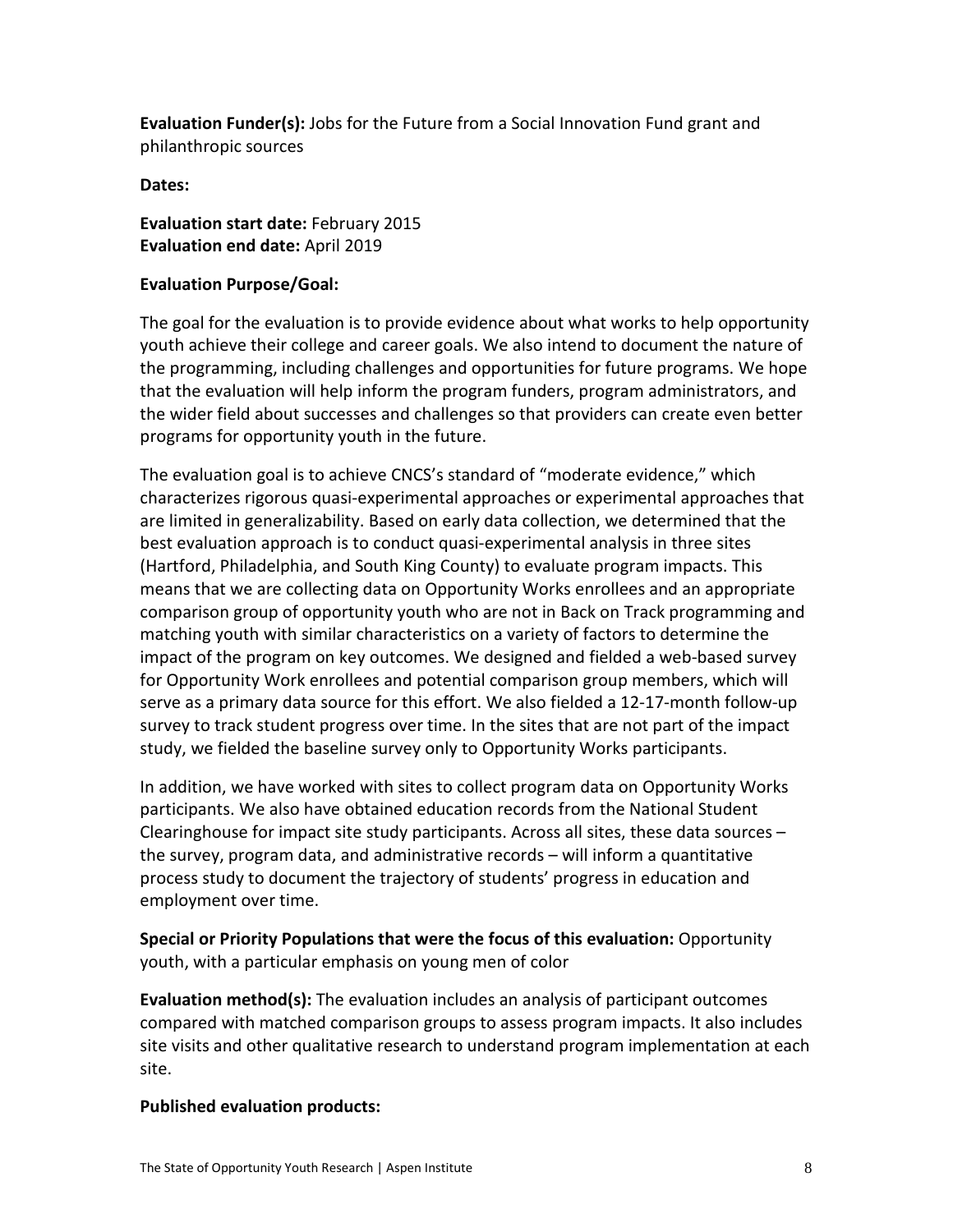Opportunity Works Implementation Report: Lessons from the Back on Track Model for Opportunity Youth, [https://www.urban.org/research/publication/opportunity-works](https://www.urban.org/research/publication/opportunity-works-implementation-report)[implementation-report](https://www.urban.org/research/publication/opportunity-works-implementation-report)

**<<<<<<<<<<< >>>>>>>>>>**

### **Learn and Earn to Achieve Potential (LEAP)**

**Project information:** [https://www.aecf.org/work/economic-opportunity/work](https://www.aecf.org/work/economic-opportunity/work-education-and-income/learn-and-earn-to-achieve-potential/)[education-and-income/learn-and-earn-to-achieve-potential/](https://www.aecf.org/work/economic-opportunity/work-education-and-income/learn-and-earn-to-achieve-potential/)

**Evaluation information:** [https://www.mdrc.org/project/learn-and-earn-achieve](https://www.mdrc.org/project/learn-and-earn-achieve-potential-leap%23overview)[potential-leap#overview](https://www.mdrc.org/project/learn-and-earn-achieve-potential-leap%23overview)

**Evaluator (name of firm):** MDRC

**Primary Investigators:** Louisa Treskon and John Martinez

**Evaluation Funder(s):** Annie E. Casey Foundation

**Dates:**

Evaluation start date: Fall, 2015 Evaluation end date: Fall, 2019

**Evaluation Purpose/Goal:** Under the LEAP initiative, two established national program models that serve at-risk young people, Jobs for America's Graduates (JAG) and JFF's Back on Track, are being adapted to help youth involved in child welfare and/or justice and homeless youth succeed in postsecondary education and employment, as way to help them earn higher incomes and improve their well-being. The two models in LEAP are being supported by more than 50 funders and implemented by 10 local partnerships in eight states (and 57 cities/towns): Alaska, Arizona, California, Maine, Michigan, Minnesota, Nebraska, and New York. (Two agencies are implementing both Back on Track and JAG, three are implementing only Back on Track, and five are implementing only JAG.)

MDRC's evaluation will include a thorough look at the two models' implementation and adaptation, an examination of the role of local systems in LEAP implementation and LEAP enhancements, an analysis of individual-level participation and outcome data, a cost study, and in-depth interviews with participants. A final report will be released in 2019.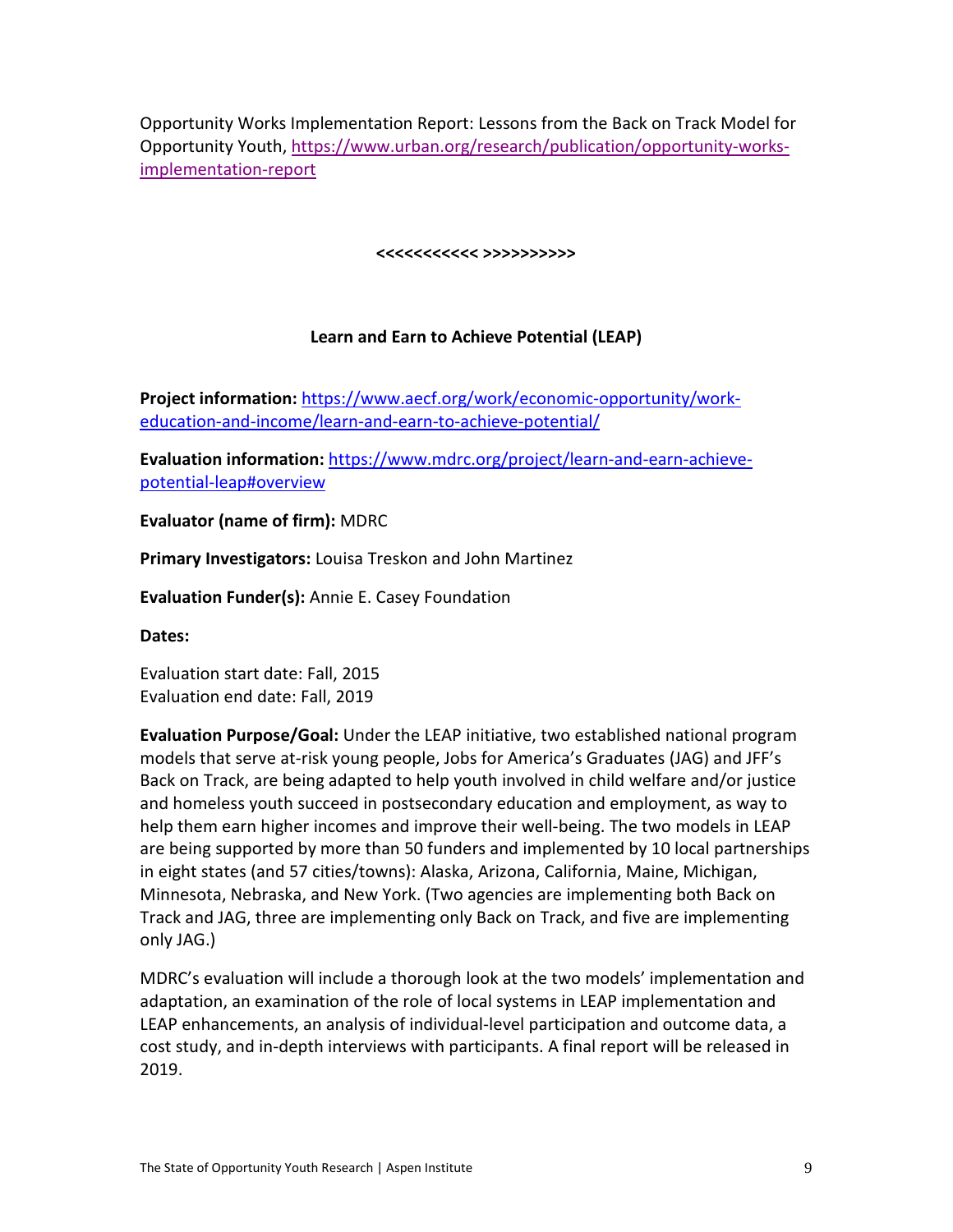**Special or Priority Populations that were the focus of this evaluation:** Young people ages 14-25 who have current or prior experience of homelessness or systemsinvolvement — child welfare, criminal justice, or juvenile justice systems.

**Evaluation method(s):** The evaluation is primarily an implementation study. Data sources include qualitative and quantitative data collected by the research team and program sites: 1) two rounds of site visits to programs and interviews with staff and participants, 2) participation and in-program outcome data collected by sites, 3) phone interviews with participants, and 4) financial information for the cost study.

**Published evaluation products:** Infographic on participants demographics an early implementation findings: [https://www.mdrc.org/publication/lessons-implementation](https://www.mdrc.org/publication/lessons-implementation-learn-and-earn-achieve-potential-leap)[learn-and-earn-achieve-potential-leap](https://www.mdrc.org/publication/lessons-implementation-learn-and-earn-achieve-potential-leap)

**<<<<<<<<<<< >>>>>>>>>>**

### **Generation Work (GW)**

**Project information:** <https://www.aecf.org/resources/generation-work/>

**Evaluator (name of firm):** MDRC

**Primary Investigator:** Jean Grossman

**Evaluation Funder(s):** The Annie E. Casey Foundation

**Dates:**

Evaluation start date: January 2016 Evaluation end date: December 2020

### **Description:**

Launched by the Annie E. Casey Foundation in 2015, Generation Work aims to connect more of America's young adults with meaningful employment by changing the way public and private systems prepare them for jobs. Partners in five sites across the nation — Cleveland, Hartford, Indianapolis, Philadelphia and Seattle — are working to align education, employment and support services to help young people develop the skills required to succeed in the working world; link them with employers; and increase advancement and earning opportunities. By combining employer-facing strategies that are aligned to labor market needs with positive youth development techniques such as hands-on learning and mentoring, the initiative aims to blend services into more cohesive pathways that promote equitable employment opportunities for all young people.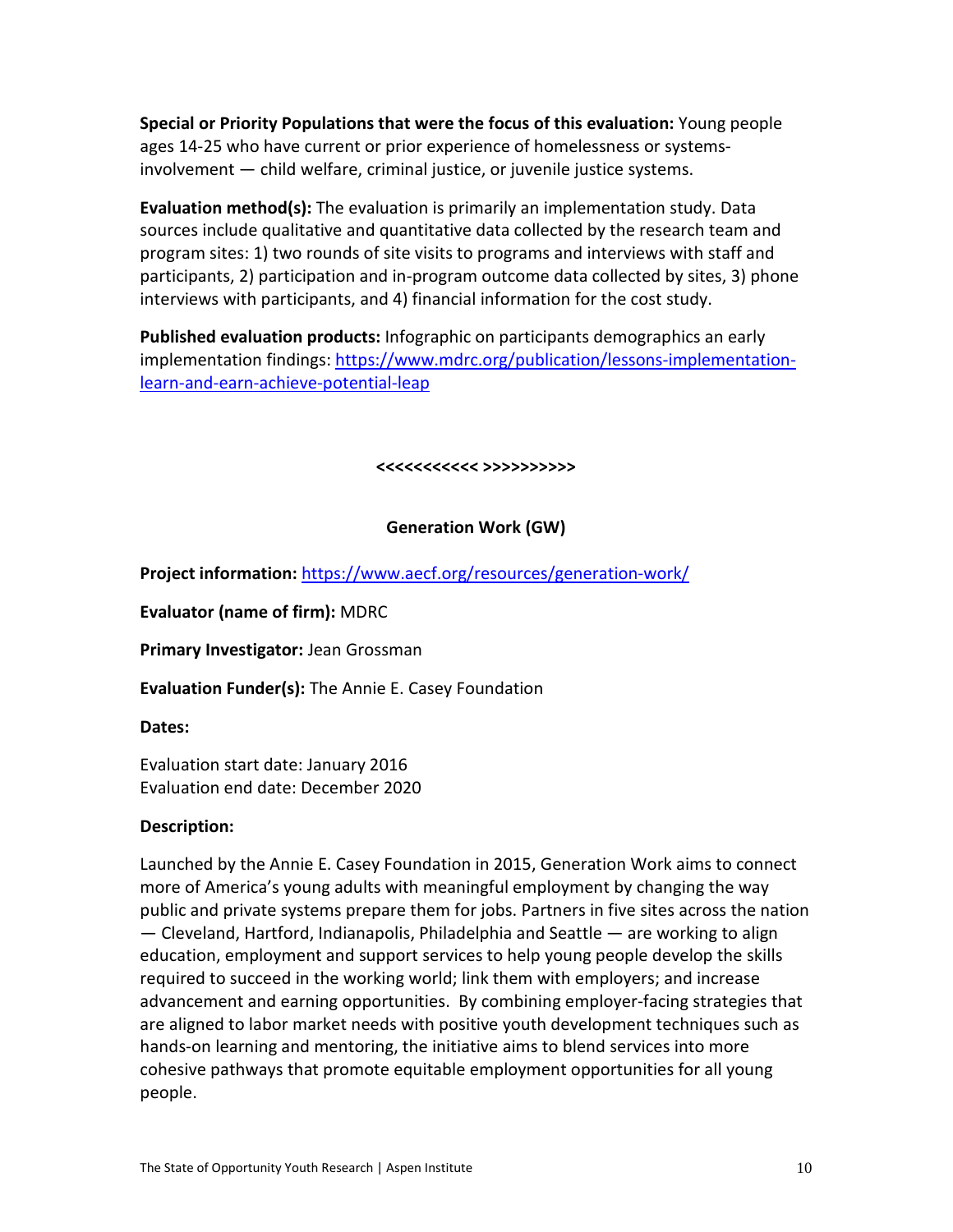### **Evaluation Purpose/Goal:**

The Generation Work evaluation consists of two studies. First, to help both the Generation Work partnerships and other cities learn from the current initiative, MDRC is conducting a system change evaluation. In addition to documenting how the five partnerships have approached systems change including how they have infused an REEI lens into their workforce development system, the study is examining the role of leadership since prior system change research highlights the critical importance of leadership. The systems change study is also examining the role funders have had in initiating or facilitating system changes.

A second study will describe young adults' program experiences and outcomes when education and training organizations they are enrolled in robustly incorporate both PYD and DDW practices. This study will serve two main purposes. First, it will provide local partnerships with evidence that could support their ongoing systems change work. Casey anticipates that local partnerships could use data from this study to demonstrate to other local stakeholders that combining PYD and DDW approaches is good for youth (as evidenced by strong outcomes and/or positive experiences). Second, this study will provide Casey with a better sense of how young people are likely to be affected by the Generation Work initiative.

While it is hoped that the evaluation and its two studies will be useful to the local partnerships, the evaluation's ultimate purpose is to inform the field. In other words, the Foundation wants to ensure that the information generated from the evaluation will help funders, policymakers, and practitioners know what they can do to increase the job opportunities for young adults and provide guidance to other entities who wish to achieve similar changes.

**Special or Priority Populations that were the focus of this evaluation:** Young adults (ages 18-29) involved with the local education and vocational partners as well as the broader youth systems; and he staff and leader of these partners working to support the young adults.

**Evaluation method(s):** Mixed methods: key informant interviews (e.g., local partnership leaders; key funders, leaders in other partner organizations such as the public work force system), participant focus groups, short participant survey, review of performance metrics, document review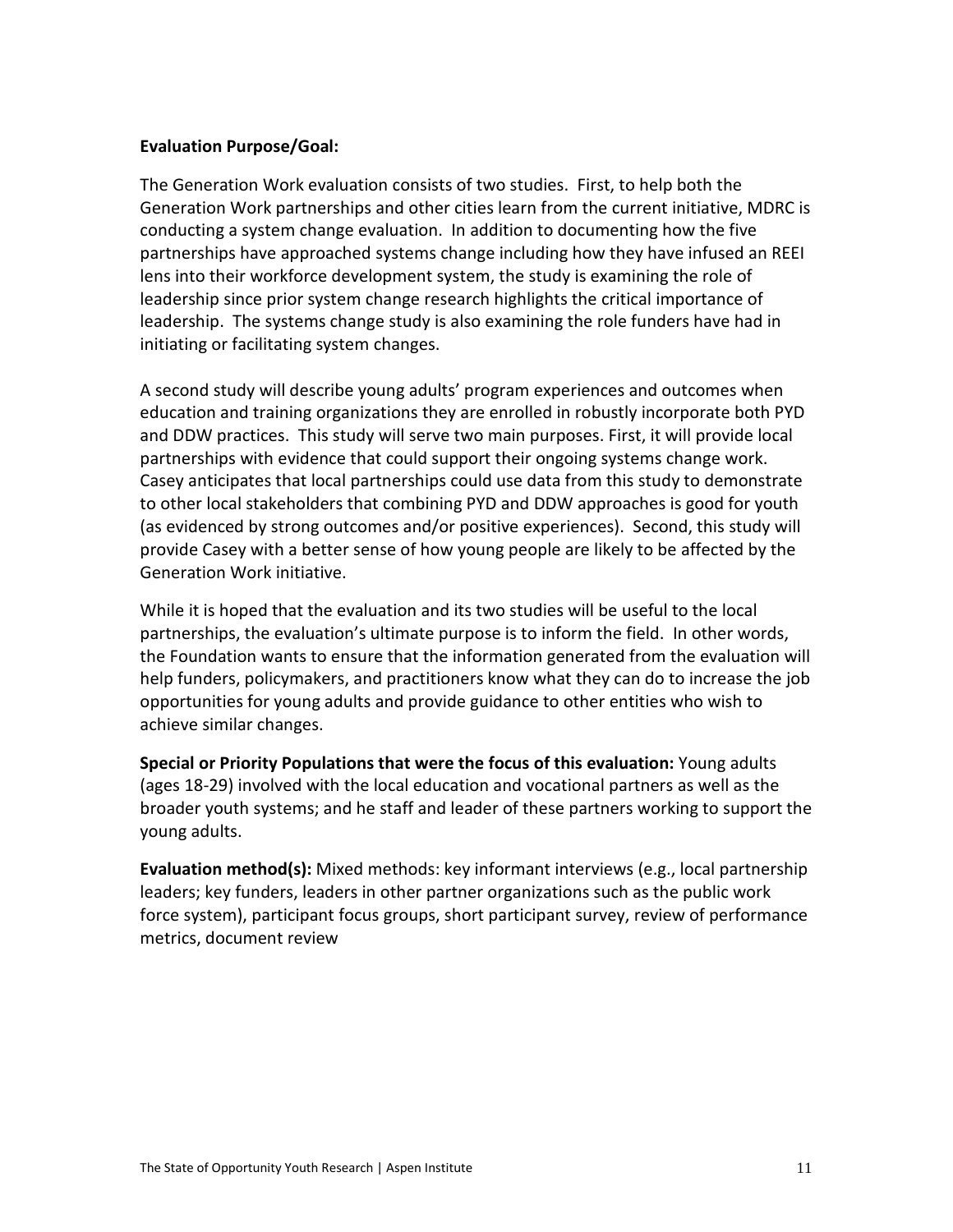|                   | <b>Gen Work</b>                                                                                                                                                                                                                                                                            | <b>LEAP</b>                                                                                                                                                                                                                                                                                                                                           | <b>OW</b>                                                                                                                                                                                                                                                                               | <b>OYIF</b>                                                                                                                                                                                                                                                     | P <sub>3</sub>                                                                                                                                                                                                                                                                                       |
|-------------------|--------------------------------------------------------------------------------------------------------------------------------------------------------------------------------------------------------------------------------------------------------------------------------------------|-------------------------------------------------------------------------------------------------------------------------------------------------------------------------------------------------------------------------------------------------------------------------------------------------------------------------------------------------------|-----------------------------------------------------------------------------------------------------------------------------------------------------------------------------------------------------------------------------------------------------------------------------------------|-----------------------------------------------------------------------------------------------------------------------------------------------------------------------------------------------------------------------------------------------------------------|------------------------------------------------------------------------------------------------------------------------------------------------------------------------------------------------------------------------------------------------------------------------------------------------------|
|                   | GW connects more of America's<br>young adults with meaningful<br>employment by changing the<br>way public and private systems<br>prepare them for jobs,<br>combining employer-facing<br>strategies that are aligned to<br>labor market needs with positive<br>youth development techniques | LEAP is adapting two<br>established models (Jobs for<br>America's Graduates and JFF's<br>Back on Track) focused on<br>building opportunity pathways<br>for system-involved and<br>homeless youth.                                                                                                                                                     | Opportunity Works is an<br>evaluation of the JFF Back<br>on Track model.                                                                                                                                                                                                                | 21 communities received<br>financial, TA and other<br>supports to create/enhance<br>collaboratives focused on<br>improving outcomes for OY.                                                                                                                     | P3 allowed federal policy<br>waivers/blended funding for select fed<br>funds and offered add'l funds for pilot<br>activities, such as governance and partner<br>building, that serve OY to 15<br>communities.                                                                                        |
| time              | 2016-2020                                                                                                                                                                                                                                                                                  | 2015-2019                                                                                                                                                                                                                                                                                                                                             | 2015-2019                                                                                                                                                                                                                                                                               | $2015 - 2018 (+)$                                                                                                                                                                                                                                               | 2015-2020                                                                                                                                                                                                                                                                                            |
| Site<br>#s        | 5                                                                                                                                                                                                                                                                                          | 10 partners (some multi-place)                                                                                                                                                                                                                                                                                                                        | 7 (3 in eval)                                                                                                                                                                                                                                                                           | 21                                                                                                                                                                                                                                                              | 15                                                                                                                                                                                                                                                                                                   |
| study description | a system change evaluation;<br>young adults' program<br>experiences and outcomes                                                                                                                                                                                                           | MDRC's evaluation will include<br>a thorough look at the two<br>models' implementation and<br>adaptation, an examination of<br>the role of local systems in<br>LEAP implementation and<br>LEAP enhancements, an<br>analysis of individual-level<br>participation and outcome<br>data, a cost study, and in-<br>depth interviews with<br>participants. | both an impact and an<br>implementation<br>evaluation. The evaluation<br>goal is to achieve CNCS's<br>standard of "moderate<br>evidence," which<br>characterizes rigorous<br>quasi-experimental<br>approaches or<br>experimental approaches<br>that are limited in<br>generalizability. | The portfolio-level<br>evaluation was designed to<br>track progress on the<br>extent to which the 21<br>communities have seen<br>"evidence" of systemic<br>shifts in each of three areas<br>and highlight examples of<br>these shifts for other<br>communities. | This study will provide information to<br>policymakers and administrators to help<br>determine how states, localities, and<br>Indian tribes used their granted<br>flexibilities to overcome their identified<br>hurdles to providing services to<br>disconnected youth and improve their<br>outcome. |
| pop focus         | Young adults (ages 18-29)<br>involved with the local<br>education and vocational<br>partners; also The staff and<br>leader of these partners                                                                                                                                               | Young people ages 14-25 who<br>have current or prior<br>experience of homelessness or<br>systems-involvement-child<br>welfare, criminal justice, or<br>juvenile justice systems.                                                                                                                                                                      | Opportunity youth, with a<br>particular emphasis on<br>young men of color.                                                                                                                                                                                                              | opportunity youth                                                                                                                                                                                                                                               | disconnected youth                                                                                                                                                                                                                                                                                   |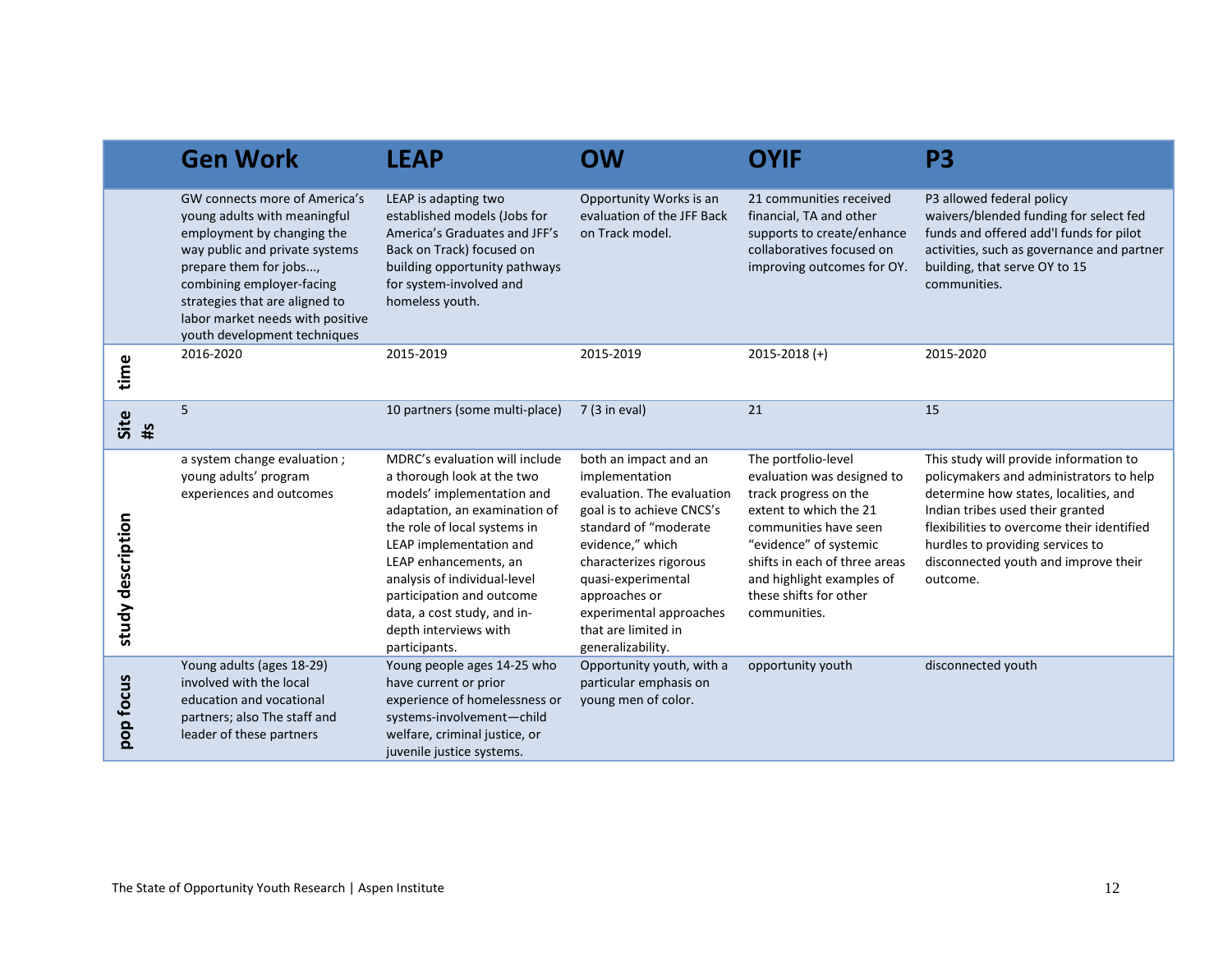| questions<br>research                                           | How do Generation Work<br>partnerships infuse an REEI lens<br>into their workforce<br>development system-both in<br>their organizations and across<br>systems?<br>When and how does creating<br>new leadership and/or building<br>relationships among<br>organizations lead to change in<br>any of Generation Work's core<br>areas (DDW, PYD, REEI)? Why<br>doesn't it? | How are the JAG and Back on<br>Track models being<br>implemented and adapted to<br>serve the LEAP populations?<br>How are the LEAP<br>enhancements implemented?<br>Who does LEAP serve? How<br>are applicants recruited and<br>enrolled in the program? How<br>do the characteristics of LEAP<br>participants vary by site? | IMPLEM: To what extent<br>have the core features of<br>the identified<br>intervention(s) been put<br>in place? That is, what is<br>the level of fidelity to the<br>interventions?<br><b>IMPLEM: Which features</b><br>of the interventions did<br>opportunity youth receive<br>or participate in? | How do communities<br>develop collaborative<br>infrastructure, build<br>commitment, and act<br>collectively to shift systems<br>that improve outcomes for<br>OY?<br>What systemic shifts have<br>resulted from the OYIF<br>investment? | Implementation: How do the P3 pilots use<br>federal-, state-, and local-granted<br>financial and programmatic flexibilities,<br>including waivers and blended/braided<br>funding, to design and implement<br>interventions with the goal to improve<br>the outcomes of disconnected youth?<br>Implementation: How and to what extent<br>has each pilot leveraged the P3<br>flexibilities, including waivers and<br>blended/braided funding, to enhance its<br>partnerships and work across partners to<br>provide effective and efficient services to<br>disconnected youth? |  |
|-----------------------------------------------------------------|-------------------------------------------------------------------------------------------------------------------------------------------------------------------------------------------------------------------------------------------------------------------------------------------------------------------------------------------------------------------------|-----------------------------------------------------------------------------------------------------------------------------------------------------------------------------------------------------------------------------------------------------------------------------------------------------------------------------|---------------------------------------------------------------------------------------------------------------------------------------------------------------------------------------------------------------------------------------------------------------------------------------------------|----------------------------------------------------------------------------------------------------------------------------------------------------------------------------------------------------------------------------------------|------------------------------------------------------------------------------------------------------------------------------------------------------------------------------------------------------------------------------------------------------------------------------------------------------------------------------------------------------------------------------------------------------------------------------------------------------------------------------------------------------------------------------------------------------------------------------|--|
|                                                                 | How do national and local<br>funders facilitate or hinder<br>systems change related to DDW,<br>PYD, and REEI?                                                                                                                                                                                                                                                           | What are LEAP participants'<br>perspectives on their program<br>experiences and the period<br>following participation?                                                                                                                                                                                                      | IMPLEM: What are the<br>perceptions of<br>participants who received<br>the intervention(s)?                                                                                                                                                                                                       | What OY outcomes have<br>communities achieved?                                                                                                                                                                                         | Implementation: Who are the youth who<br>participate in the P3 pilot and what<br>services do they receive? What are<br>youths' outcomes, especially in the<br>education and employment domains?                                                                                                                                                                                                                                                                                                                                                                              |  |
|                                                                 | What are the outcomes of young<br>people who participate in<br>programs that robustly<br>incorporate both PYD and DDW<br>practices?                                                                                                                                                                                                                                     | To what extent are youth<br>engaged in LEAP program<br>activities, and what factors<br>facilitate or constrain their<br>participation?                                                                                                                                                                                      | <b>IMPLEM: What contextual</b><br>factors promote or<br>impede implementation<br>of these interventions?                                                                                                                                                                                          | How do Aspen OYIF<br>resources and design<br>elements (e.g., funding<br>match<br>requirements, learning<br>community) catalyze local<br>efforts?                                                                                       | Implementation: What systems and<br>programmatic changes and<br>improvements resulted from P3 at the<br>federal and pilot levels (as reported by<br>respondents)?                                                                                                                                                                                                                                                                                                                                                                                                            |  |
|                                                                 | What role do PYD and DDW<br>practices appear to play in the<br>experiences of young adult<br>participants-overall and by<br>racial/ethnic group?                                                                                                                                                                                                                        | What are the outcomes for the<br>young people who participate<br>in the program?                                                                                                                                                                                                                                            | <b>IMPACT: Does</b><br>involvement in Back on<br>Track programming result<br>in more academic, social,<br>and/or employment<br>success?                                                                                                                                                           |                                                                                                                                                                                                                                        | Implementation: What are the lessons<br>and promising areas for developing<br>and/or building upon the P3 integrated<br>governance and service strategies to<br>improve the outcomes of disconnected<br>youth?                                                                                                                                                                                                                                                                                                                                                               |  |
|                                                                 |                                                                                                                                                                                                                                                                                                                                                                         | What are the program costs of<br>serving this population?                                                                                                                                                                                                                                                                   |                                                                                                                                                                                                                                                                                                   |                                                                                                                                                                                                                                        | LOCAL PILOTS SYNTHESIS: 1) What<br>interventions and outcomes are the focus<br>of the local evaluations? 2) What is the<br>level of rigor in the local evaluations? 3)<br>Do the local evaluations find the expected<br>impacts for their interventions?                                                                                                                                                                                                                                                                                                                     |  |
| 13<br>The State of Opportunity Youth Research   Aspen Institute |                                                                                                                                                                                                                                                                                                                                                                         |                                                                                                                                                                                                                                                                                                                             |                                                                                                                                                                                                                                                                                                   |                                                                                                                                                                                                                                        |                                                                                                                                                                                                                                                                                                                                                                                                                                                                                                                                                                              |  |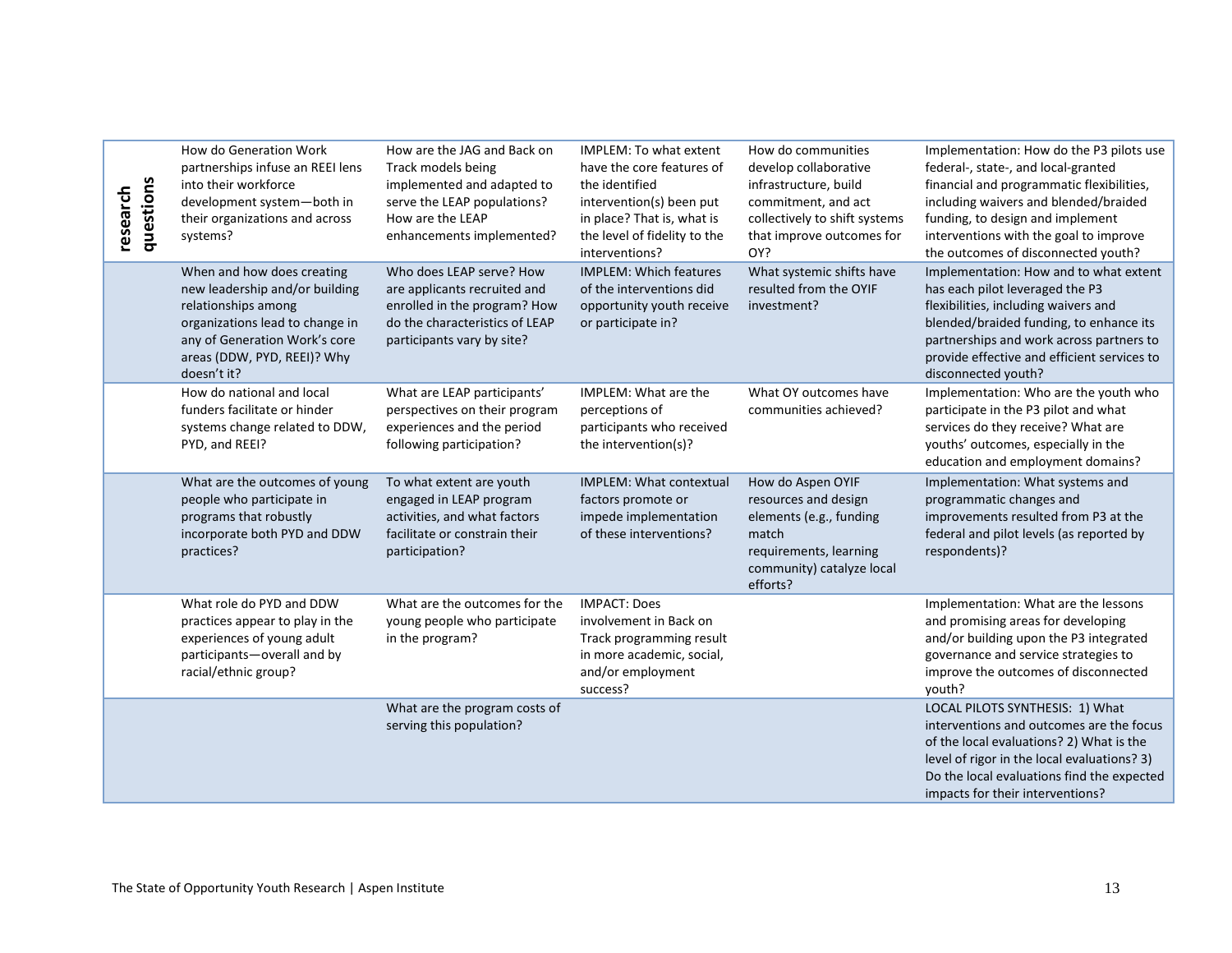## **OYES Convening, March 2019**

FCS brought together the evaluators, national intermediaries, and the sponsoring entities for the OYES group in March of 2019. As noted, based on the 5 multi-city evaluations of opportunity youth-related work happening currently, OYES is seeking to uncover unique knowledge about OY programs and approaches by looking across all 5 evaluations as a group, in addition to each individually.

Because only one of the evaluations (Equal Measure's evaluation of OYIF/OYF) has formally released findings (particularly of ultimate outcomes such as systems changes or youth outcomes), discussion at the convening focused on sharing lessons learned more in regards to formal and informal implementation-related studies, methods used, challenges in studying this population, and also focused on potential next steps needed in evaluation of OY.

The meeting had the following stated goals:

- Understand each of the 5 evaluations, what's been learned to date, and preview as possible upcoming findings and other learning from each evaluation.
- Understand focus of any research reports still to come, for each evaluation.
- Discover where learning to date may overlap/agree between the evaluations, and where they may differ or stand alone from other evaluations and plumb for any new insights.
- Discuss potential topics that a future OYES cross-evaluation report might cover once the majority of evaluations have published findings.
- Understand common challenges in evaluating OY approaches, innovative approaches to evaluation in this area, and discuss unmet evaluation needs related to OY work.

### **Summary of Discussions**

Robust conversations happened throughout the day. While many attendees knew each other, it was also a chance for some to get acquainted for the first time. A major goal for everyone was just to understand, in more detail than typically is available, more of the 'inside' details of what each evaluation was most intent on focusing on. People also expressed interest in thinking about systems change implications, as well as policy change implications of these evaluations, and several members of the group brought particular attention to equity-focused questions and ramifications of this work. As most projects were gearing up to produce final reports, there was also an interest in how results would be disseminated.

Notes from many different discussions at the convening are combined in this Brief under 4 topics: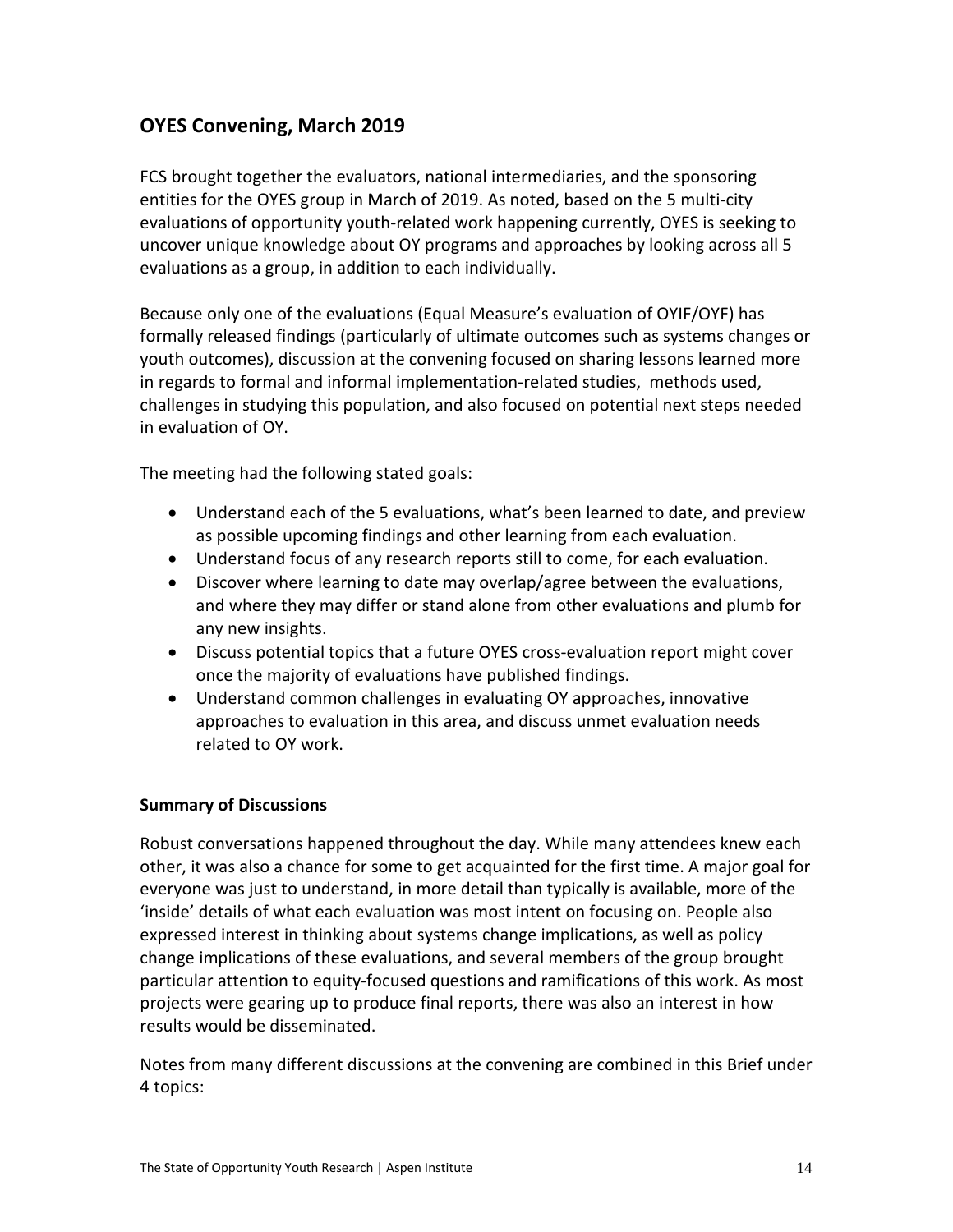- Interesting commonalities and agreements between the evaluations
- Interesting differences between the evaluations
- Insights/ideas/questions sparked by all the discussions
- Potential useful topics for a future OYES report that looks across the evaluations, and other OY-related future evaluation work

### **Interesting commonalities and agreements between the evaluations**

- Most all focus on systems change in some manner
- Many focus on understanding the dynamics of collaboration/cross-sector partnerships
- Most have an implementation study component
- "Basic needs" of OY is a large issue noted across all the studies, barriers are similar across youth studied, and approaches used to address basic needs are multifaceted
- The evaluations were not so much of narrowly defined programs, rather, flexible methods/approaches to implementation of models/frameworks were most commonly being evaluated
- Most have at least a partial focus on youth-level outcomes; and they looked at similar youth outcomes (eg. education, workforce outcomes)
- There was little use of control groups; challenges were noted in applying 'rigorous' methods
- The study periods are very similar
- There was geographic overlap; some happened in the same communities
- Most looked in some way at 'implementation fidelity'
- A common sense from the room was that staff relationships are key to youth success
- None of the studies seem to address impacts of things happening in the community outside of what is being studied (OY programs and related systems)
- OY are similarly defined in the studies
- Evaluations focusing on youth outcomes experienced recruitment challenges
- The programs being studied exhibited an asset-based view of OY

#### **Interesting differences between the evaluations**

- The foci of the evaluations is at different levels (eg system/org/individual); which might imply different underlying theories of change
- Some studies looked at different, specific subgroups of OY
- Equity, including racial equity, was only addressed explicitly in a few of the studies
- The evaluations have "level of evidence" differences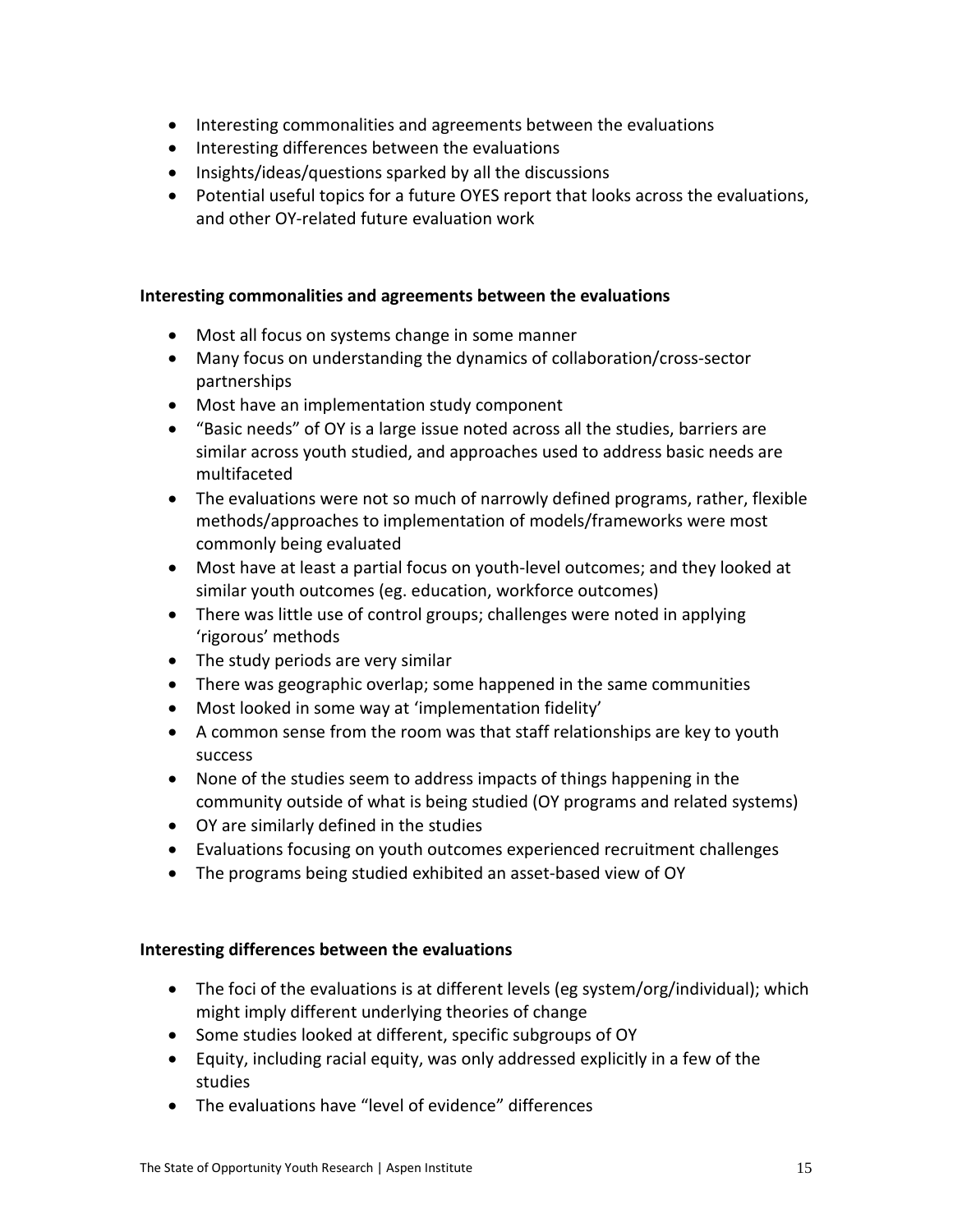- Only one uses separate/independent local evaluations alongside a national evaluation
- Cohort size differences
- Some look at systems aside from education and workforce (ie justice, child welfare, housing)
- Whether there was any focus outside of urban areas
- The actual measures being used

### **Insights/ideas/questions sparked by all the discussions**

- Can these studies tell us if there is a connection between youth outcomes and systems changes? What are the TOCs at work in these evaluations/projects?
- To what extent is there an overlap in the "north star" or ultimate goals of these studies?
- Need for a more thorough definition of what constitutes OY? Or what constitutes an OY "program."?
- We should connect these evaluations into an OY movement/ecosystem 'map.'
- There are significant cost and time barrier/challenges in doing this work. The evaluations take time. It takes time for outcomes/changes to appear. Do we need longer study periods?
- Are there retrospective analytical opportunities we have not considered? Is there prior work (and/or administrative records) that could be analyzed to test for change over greater time periods?
- The current approach to evaluation is selective it seems to leave some groups out/un-evaluated. Examples: rural communities, specific sub-groups of OY.
- Geographic overlap is significant in these evaluations -- but is it positive/negative/neither that projects happened in the same communities frequently? Is how collaboratives are locally organized (centralized vs. distributed) a factor in whether multiple projects in the same place is a positive or negative thing? Is funders picking different (or same) backbones in the same place to do OY work a factor relating to success of efforts?
- Some of the efforts (at the site level; also at the national design level) have much stronger connections to public systems. Is that a factor in success, if not sustainability or scalability, of these efforts?
- Are any of the places where these projects happened more successful? Are there community 'exemplars' of this kind of work? If so, what are their characteristics?
- Direct youth/OY input into these efforts (and in the evaluations themselves) appears limited; should that be expanded in future work?
- Are OY-focused interventions perhaps good for new "rapid" evaluation methods?
- Can coordination (either systems coordination, or at the client level, coordination of services/case mgt) improve OY outcomes, absent the basic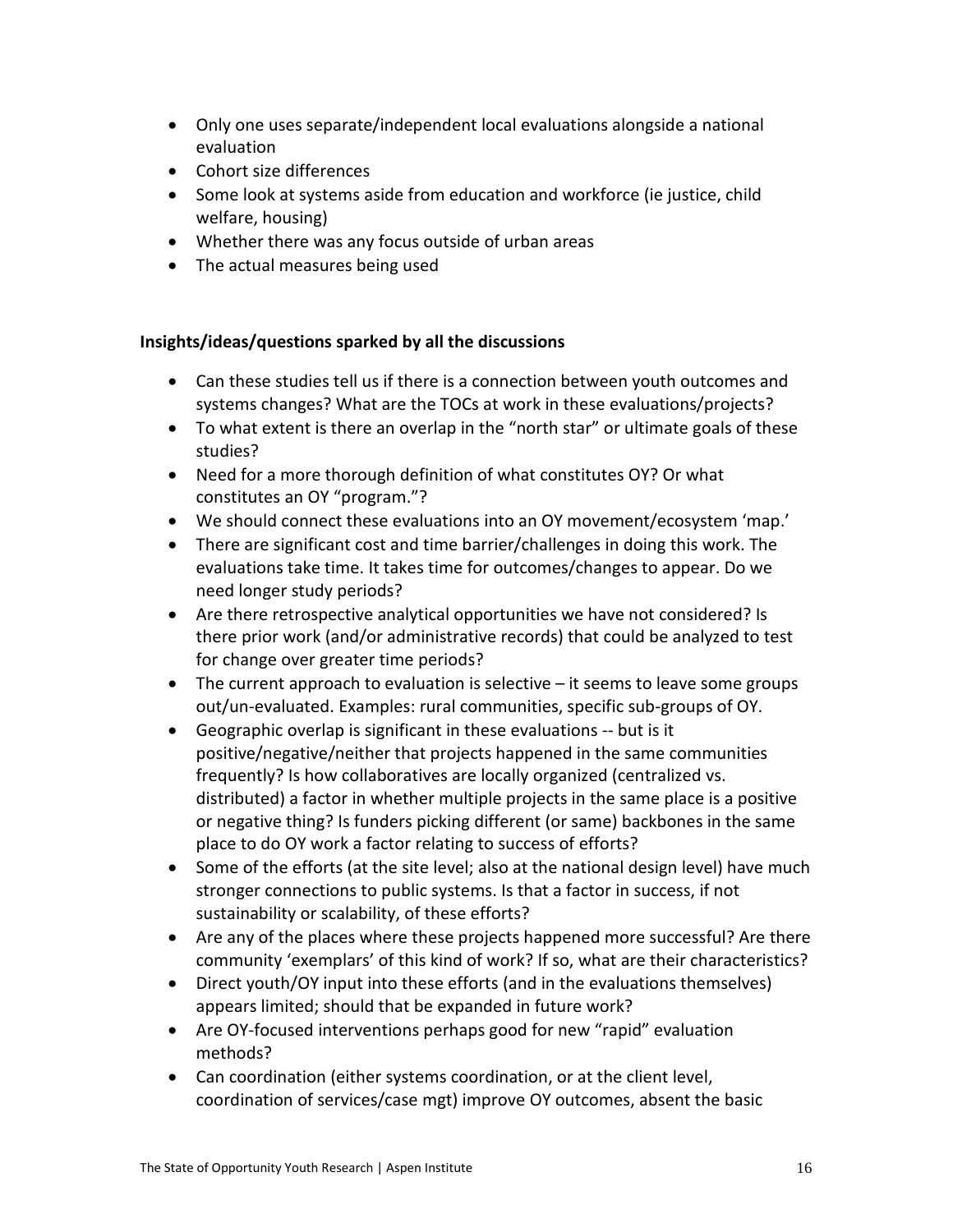needs of OY being met? Are most of these evaluations just testing the impacts of coordination, mainly?

- The differences in the methodology of the studies could be learned from and used to inform future studies of OY.
- Is a 'meta-analysis' possible, across these studies? Is there a "meta-TOC" implied in all these studies?
- There is a large burden of evaluation on local communities (particularly ones with multiple studies).
- Focusing on equity and disaggregating data is needed. Data availability and cost may be barriers.
- At minimum, we should stop rediscovering what we already know. If these studies agree on some items/findings (say a component of good 'practice' with OY or in collaboratives), there is no need for the next evaluation to study that as well.
- What we do learn needs to be made more useable by the people who could change practices/policies based on it.

### **Potential useful topics for a future OYES report that looks across the evaluations, and other OY-related future evaluation work:**

- Potential purposes of such a next OYES report:
	- Improvement of programs and collaboratives
	- Advocating for increased resources
	- To help us to know if we are still testing an approach, vs. scaling known impact
- Summary of the current state of evidence. Arrange by level of 'rigor,' both at the youth outcomes level and the systems change/collaborative practices levels?
- The relationship between youth outcomes and systems change work.
- A retrospective analysis, particularly if there is prior work (and/or administrative records) that could be analyzed to test for change over greater time periods?
- What's not working.
- Solutions for known OY barriers: what can we learn from the models/frameworks about what will remove barriers?
- Program-level learning: how to best implement OY programs, by specific OY population groups
- Systems/Collaborative-level learning: potentially use OYIF frame to look at learning across all the studies?
- Do a quick list of 20 (or so) maxims for doing OY work
- Create a resource bank of tools, checklists, and self assessments
- Report on what still needs to be known; what needs to be researched next (to advance the field)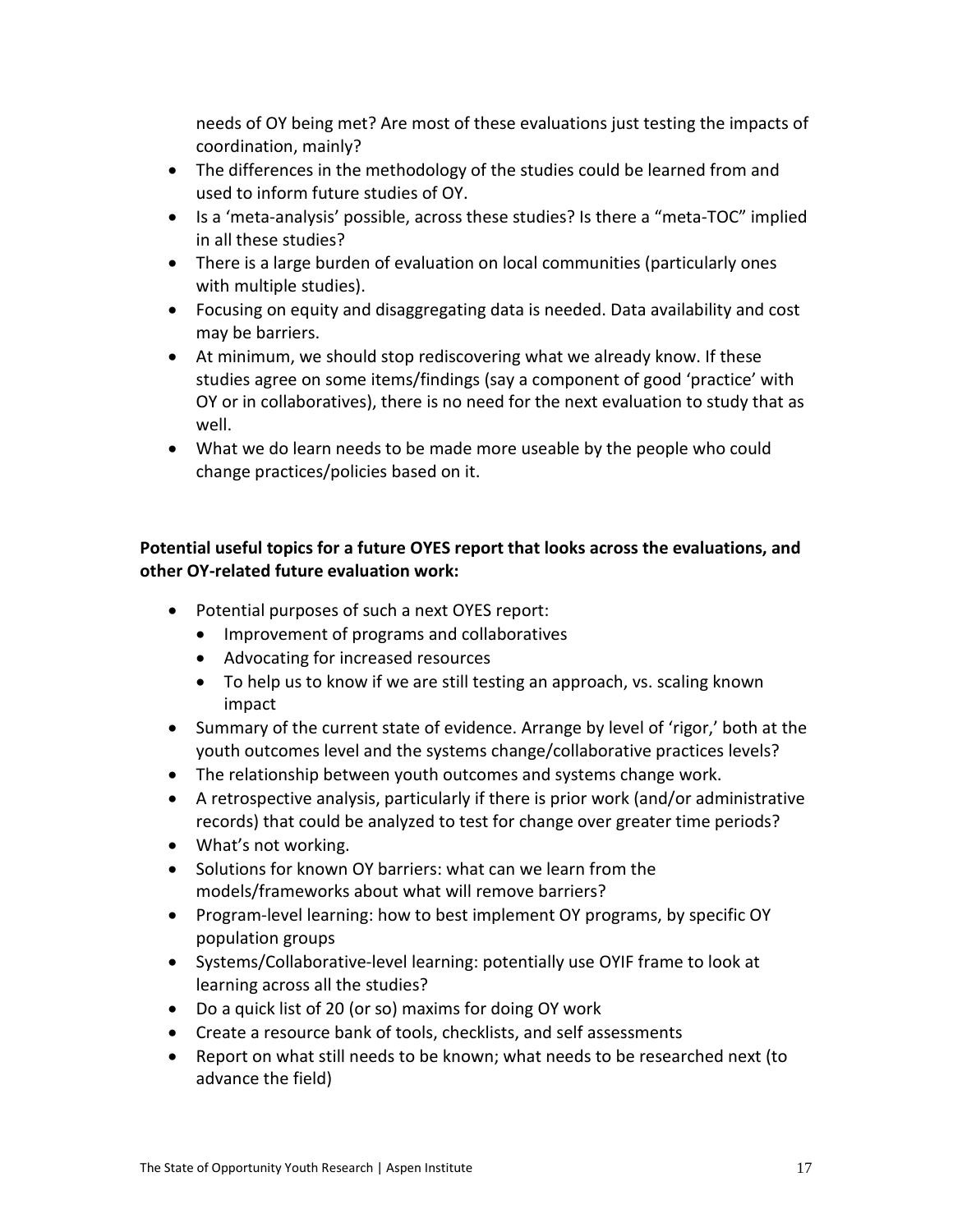- Focus on equity/race/disaggregation/positive youth development topics and issues: what we know, and tie to other research and frameworks on these topics.
- Operationalizing equity: how does an equity focus manifest itself in OY work (and in OY evaluation?)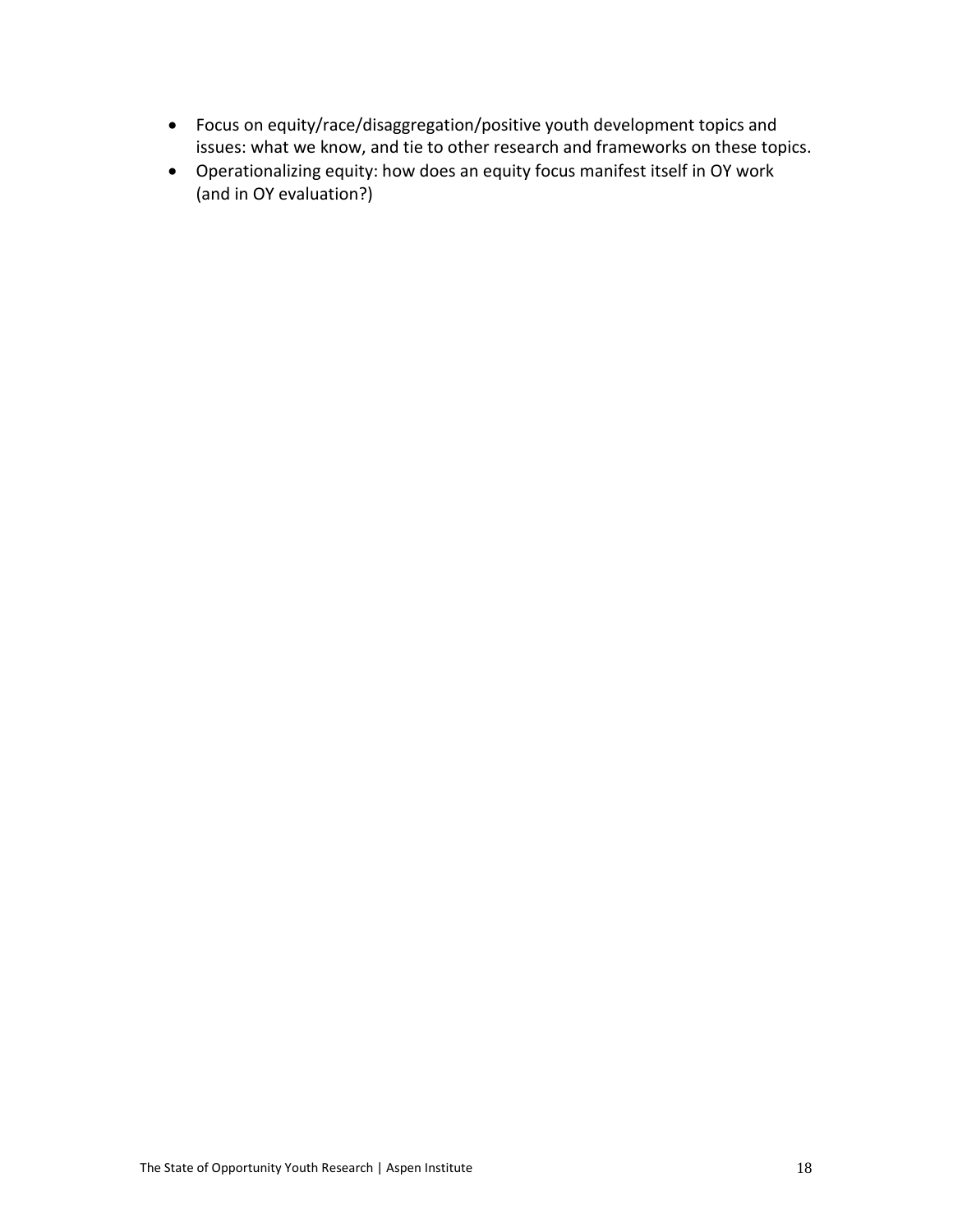# **Appendix A: Geographic Locations/Overlap of Evaluations**

| <b>Community</b>               | Aspen<br><b>OYIF/OYF</b> | <b>Opportunity</b><br><b>Works</b> | P <sub>3</sub>     | <b>LEAP</b>        | <b>Generation</b><br><b>Work</b> |
|--------------------------------|--------------------------|------------------------------------|--------------------|--------------------|----------------------------------|
| Albuquerque,                   |                          |                                    |                    |                    |                                  |
| <b>NM</b>                      |                          |                                    |                    | $\pmb{\mathsf{x}}$ |                                  |
| Anchorage/Wasilia              |                          |                                    |                    |                    |                                  |
| AK                             |                          |                                    |                    | X                  |                                  |
| Atlanta, GA                    | $\boldsymbol{x}$         |                                    |                    |                    |                                  |
| Austin, TX                     | X                        |                                    |                    |                    |                                  |
| <b>Baltimore, MD</b>           | X                        |                                    |                    |                    |                                  |
| <b>Baton Rouge, LA</b>         |                          |                                    | $\pmb{\times}$     |                    |                                  |
| <b>Benton Harbor, MI</b>       |                          |                                    |                    | $\pmb{\times}$     |                                  |
| Boston, MA                     | X                        | X                                  |                    |                    |                                  |
| <b>Broward County,</b>         |                          |                                    |                    |                    |                                  |
| <b>FL</b>                      |                          |                                    | $\pmb{\times}$     |                    |                                  |
| Chicago, IL                    | $\pmb{\mathsf{x}}$       |                                    | $\pmb{\mathsf{x}}$ |                    |                                  |
| Cleveland, OH                  |                          |                                    |                    |                    | $\pmb{\times}$                   |
| Del Norte County,<br>CA        | X                        |                                    |                    |                    |                                  |
| Denver, CO                     | X                        |                                    |                    |                    |                                  |
| Detroit, MI                    | X                        |                                    |                    | $\pmb{\mathsf{x}}$ |                                  |
| <b>Eastern KY</b>              |                          |                                    | $\pmb{\mathsf{x}}$ |                    |                                  |
| Flint, MI                      |                          |                                    |                    | $\pmb{\times}$     |                                  |
| <b>Greenville, MS</b>          | $\pmb{\mathsf{x}}$       |                                    |                    |                    |                                  |
| Hartford, CT                   | X                        | X                                  | $\pmb{\mathsf{x}}$ |                    | X                                |
| Hopi Reservation,<br><b>AZ</b> | X                        |                                    |                    |                    |                                  |
| <b>Indianapolis, IN</b>        |                          |                                    | $\pmb{\mathsf{x}}$ |                    | X                                |
| Los Angeles, CA                | $\pmb{\mathsf{X}}$       |                                    | City/Cty           | $\pmb{\mathsf{x}}$ |                                  |
| Maine, Southern<br>Rural       | X                        |                                    |                    | all ME             |                                  |
| <b>Minneapolis</b>             |                          |                                    |                    | $\pmb{\mathsf{x}}$ |                                  |
| <b>New Orleans, LA</b>         | $\pmb{\mathsf{X}}$       | $\pmb{\mathsf{x}}$                 |                    |                    |                                  |
| <b>New York State</b>          |                          |                                    | $\pmb{\mathsf{x}}$ |                    |                                  |
| New York, NY                   | X                        |                                    | X                  | X                  |                                  |